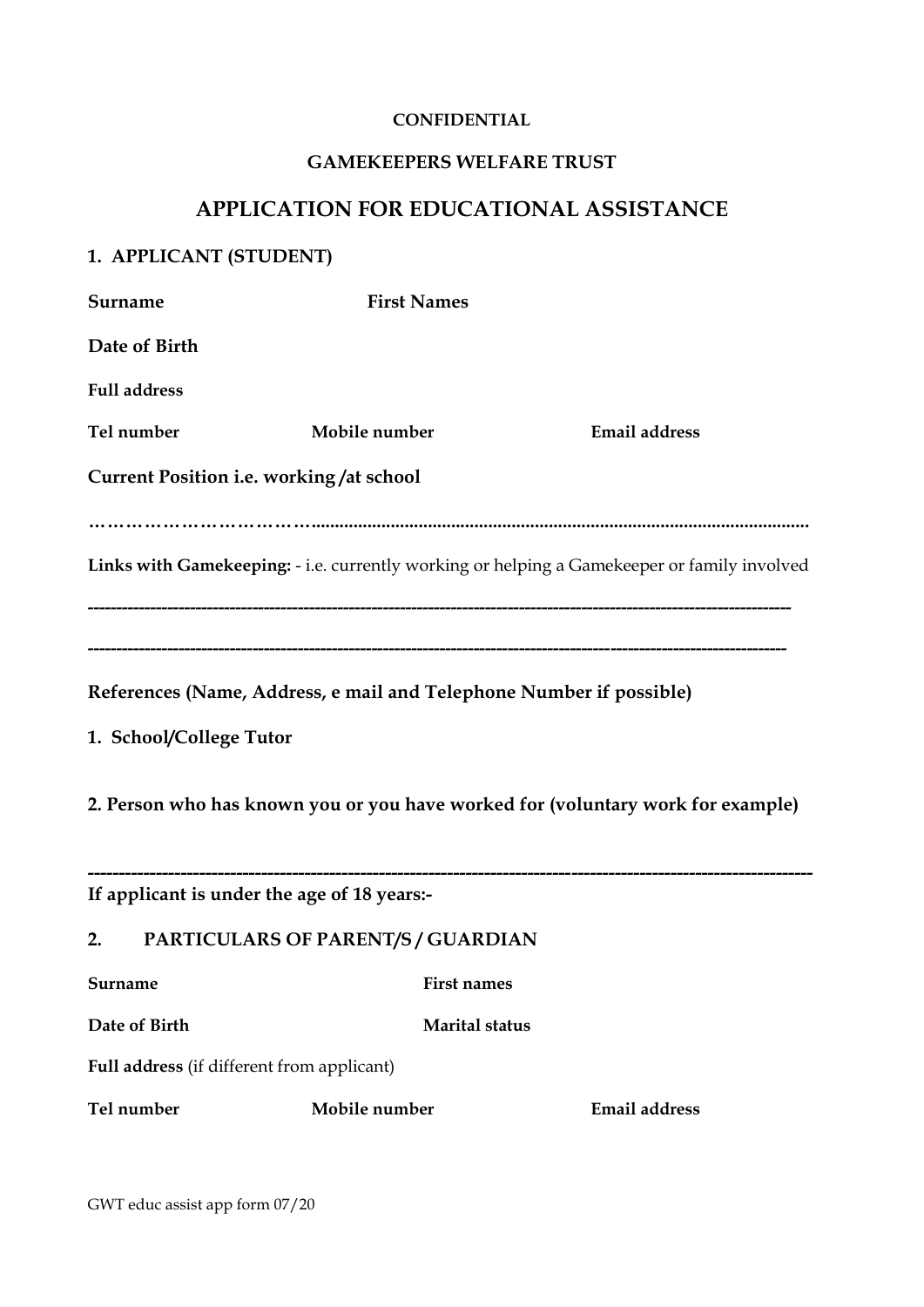| <b>Spouse/Partner (if applicable)</b>   |                                                                                                                                                                                              |  |  |  |  |
|-----------------------------------------|----------------------------------------------------------------------------------------------------------------------------------------------------------------------------------------------|--|--|--|--|
| Surname                                 | <b>First names</b>                                                                                                                                                                           |  |  |  |  |
|                                         | Date of Birth                                                                                                                                                                                |  |  |  |  |
|                                         | Links with Gamekeeping: - i.e. currently working as a Gamekeeper or family involved                                                                                                          |  |  |  |  |
| 3.                                      | <b>DETAILS OF COURSE</b>                                                                                                                                                                     |  |  |  |  |
| College                                 | <u> 1989 - Johann Barn, mars ann an t-Amhain ann an t-Amhain an t-Amhain an t-Amhain an t-Amhain an t-Amhain an t-</u>                                                                       |  |  |  |  |
|                                         | <b>Title of course</b><br><u> 1980 - Johann Barn, mars eta bat erroman erroman erroman erroman ez erroman ez erroman ez erroman ez ez ez e</u>                                               |  |  |  |  |
| <b>Start Date</b>                       | <b>End Date</b><br><u> 1989 - Johann Barnett, fransk politiker (</u><br><u> 1989 - Jan James James James James James James James James James James James James James James James James J</u> |  |  |  |  |
| 4.                                      | SAVINGS, INCOME AND BENEFITS RECEIVED, by the household if under 18<br>years of age, and independently if over 18 years of age                                                               |  |  |  |  |
| Please give details of current finances |                                                                                                                                                                                              |  |  |  |  |
|                                         |                                                                                                                                                                                              |  |  |  |  |
| <b>Bank</b>                             |                                                                                                                                                                                              |  |  |  |  |
|                                         |                                                                                                                                                                                              |  |  |  |  |
| <b>ISA</b>                              |                                                                                                                                                                                              |  |  |  |  |

| <b>INCOME PER MONTH</b>       | $\epsilon$ per month |
|-------------------------------|----------------------|
| (please include any benefits) |                      |
|                               |                      |
|                               |                      |
|                               |                      |
|                               |                      |
|                               |                      |
|                               |                      |
| TOTAL                         |                      |

GWT educ assist app form 07/20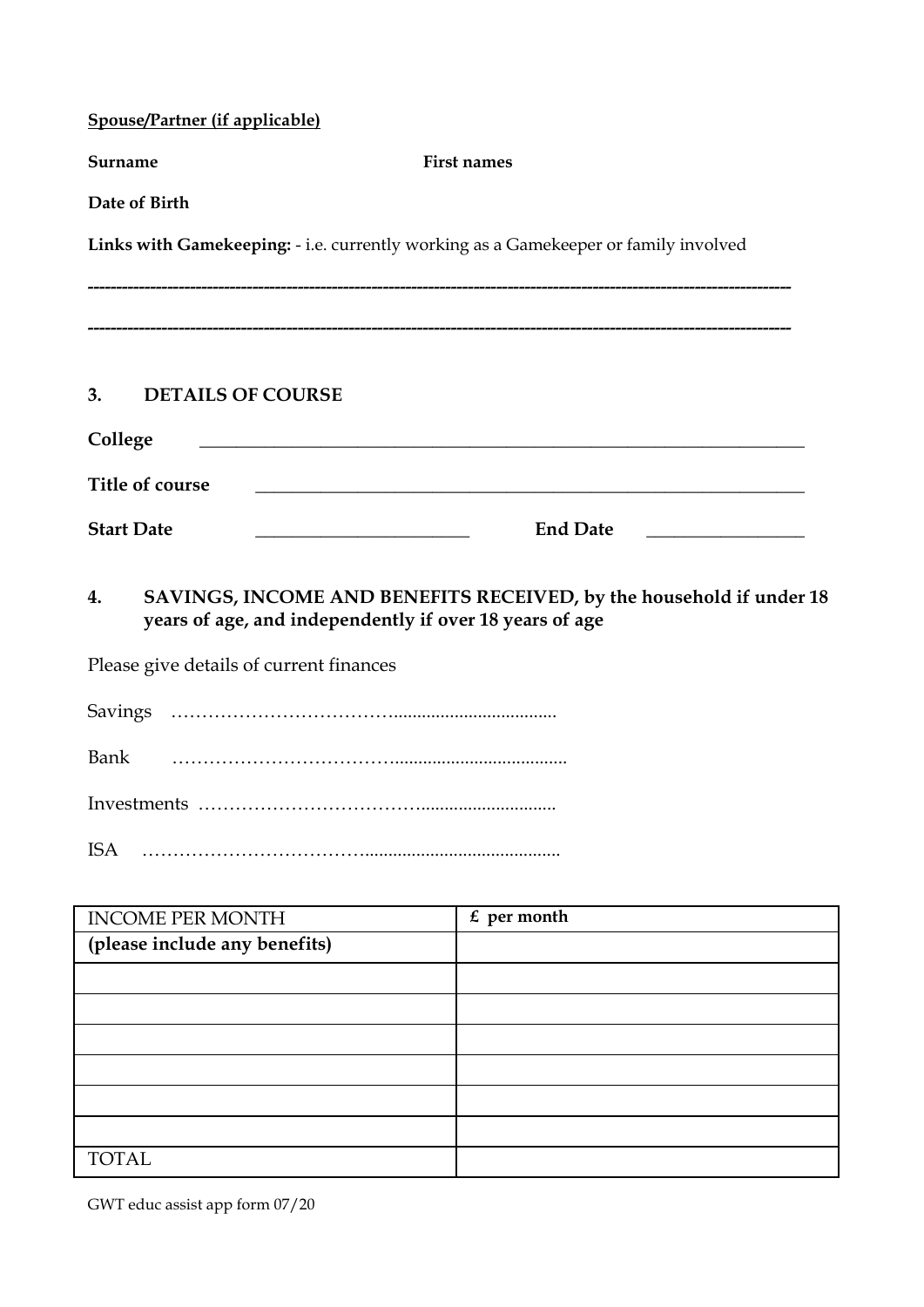### **FEES/OUTGOINGS OF THE HOUSEHOLD**

| Basic outgoings |  |
|-----------------|--|
| Groceries       |  |
| Car tax         |  |
| Car Insurance   |  |
| Fuel            |  |
| Rent / Mortgage |  |
|                 |  |
|                 |  |
|                 |  |
|                 |  |
|                 |  |
|                 |  |
|                 |  |
|                 |  |
|                 |  |
| <b>TOTAL</b>    |  |

## **5. ASSISTANCE REQUESTED**

Nature of assistance requested *(please give as much detail as possible including any estimates, also provide any relevant documents available to support your application)*